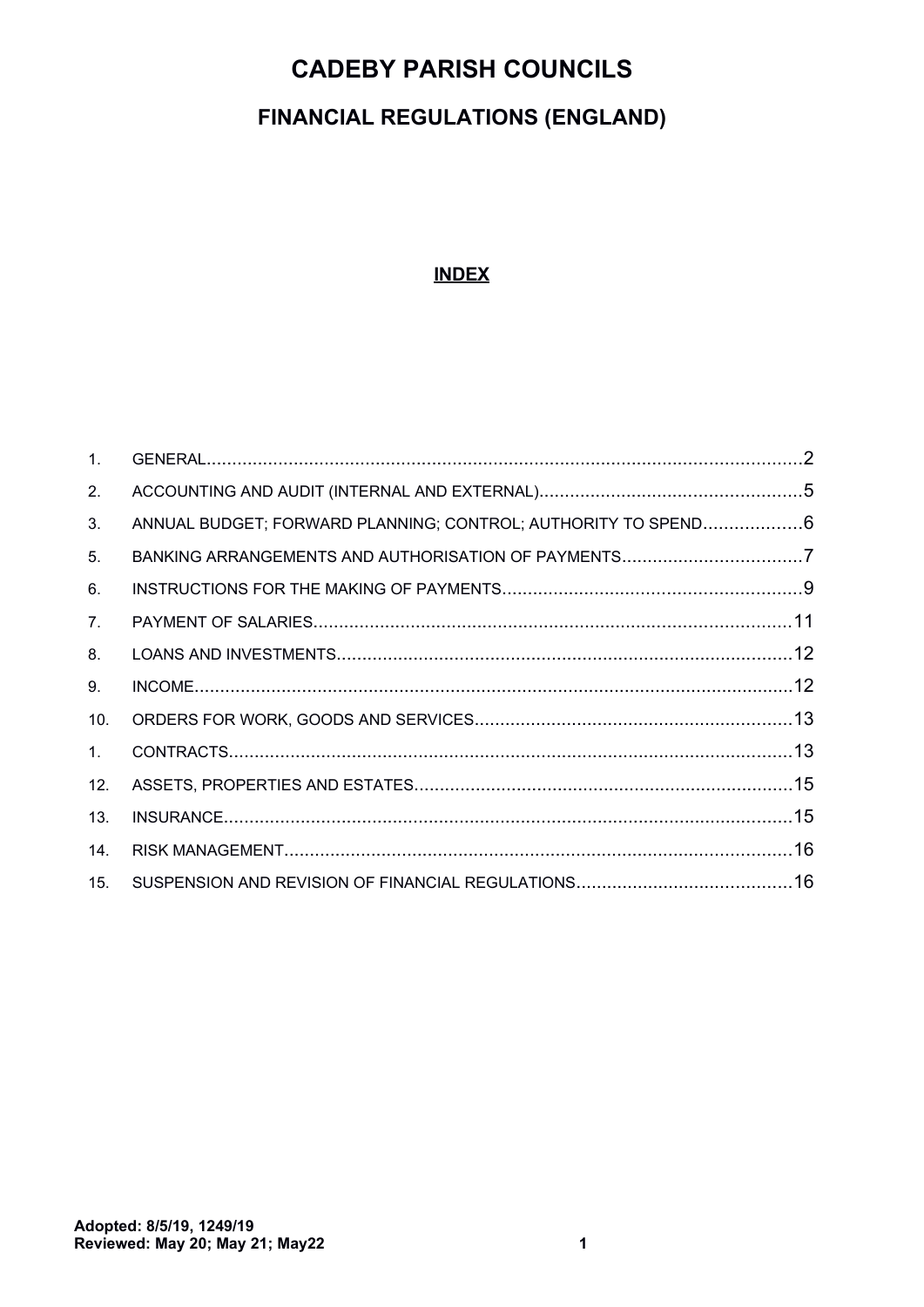### **FINANCIAL REGULATIONS (ENGLAND)**

#### <span id="page-1-0"></span>**1. GENERAL**

- **1.1.** These financial regulations govern the conduct of financial management by the council and may only be amended or varied by resolution of the council. Financial regulations are one of the council's three governing policy documents providing procedural guidance for members and officers. Financial regulations must be observed in conjunction with the council's standing orders and any individual financial regulations relating to contracts.
- **1.2.** The council is responsible in law for ensuring that its financial management is adequate and effective and that the council has a sound system of internal control which facilitates the effective exercise of the council's functions, including arrangements for the management of risk.
- **1.3.** The council's accounting control systems must include measures:
	- for the timely production of accounts;
	- that provide for the safe and efficient safeguarding of public money;
	- to prevent and detect inaccuracy and fraud; and
	- identifying the duties of officers.
- **1.4.** These financial regulations demonstrate how the council meets these responsibilities and requirements.
- **1.5.** At least once a year, prior to approving the Annual Governance Statement, the council must review the effectiveness of its system of internal control which shall be in accordance with proper practices.
- **1.6.** Deliberate or wilful breach of these Regulations by an employee may give rise to disciplinary proceedings.
- **1.7.** Members of Council are expected to follow the instructions within these Regulations and not to entice employees to breach them. Failure to follow instructions within these Regulations brings the office of councillor into disrepute.
- **1.8.** The Responsible Financial Officer (RFO) holds a statutory office to be appointed by the council. [The Clerk has been appointed as RFO for this council and these regulations will apply accordingly.]
- **1.9.** The RFO;
	- acts under the policy direction of the council;
	- administers the council's financial affairs in accordance with all Acts, Regulations and proper practices;
	- determines on behalf of the council its accounting records and accounting control systems;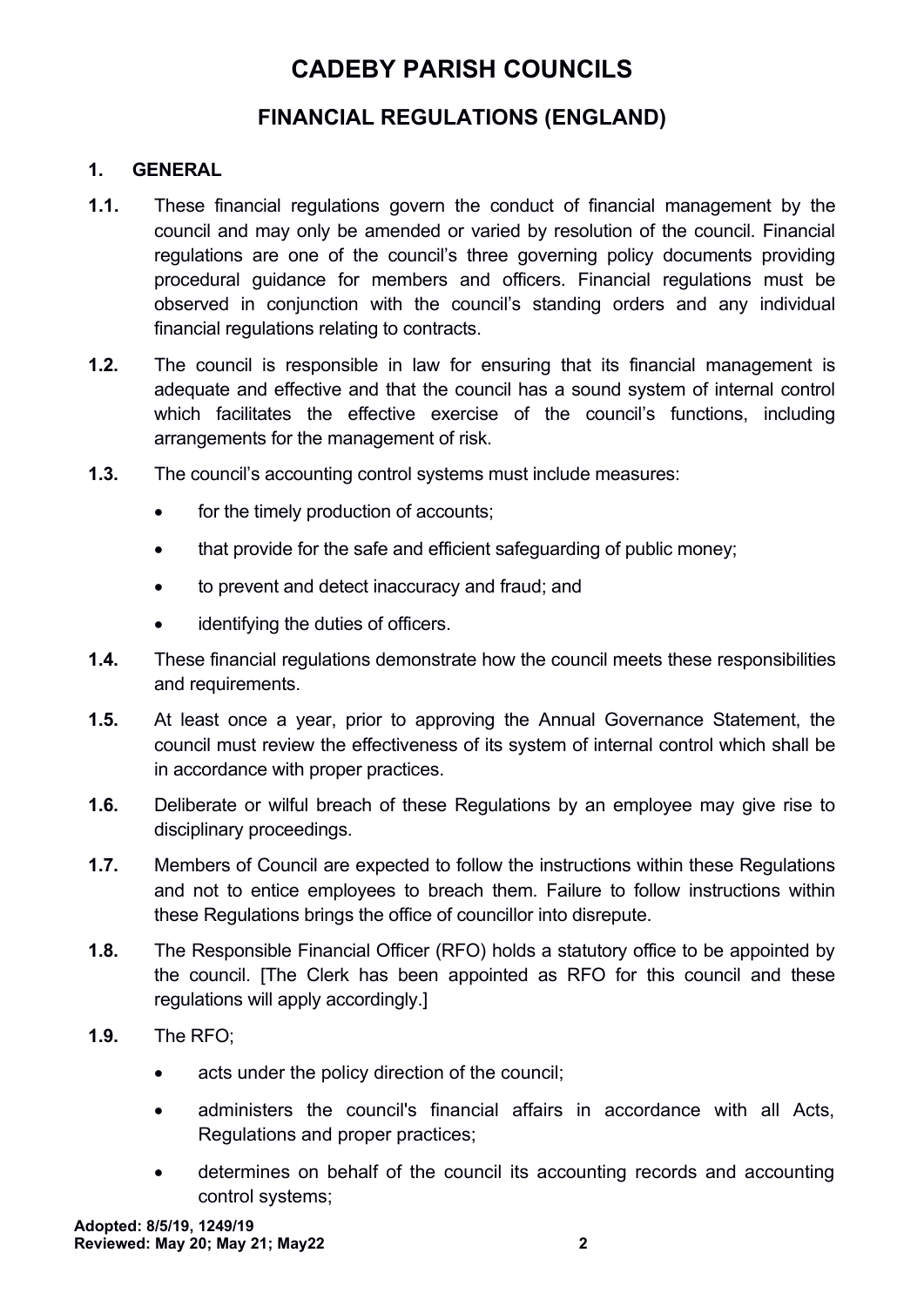- ensures the accounting control systems are observed;
- maintains the accounting records of the council up to date in accordance with proper practices;
- assists the council to secure economy, efficiency and effectiveness in the use of its resources; and
- produces financial management information as required by the council.
- **1.10.** The accounting records determined by the RFO shall be sufficient to show and explain the council's transactions and to enable the RFO to ensure that any income and expenditure account and statement of balances, or record of receipts and payments and additional information, as the case may be, or management information prepared for the council from time to time comply with the Accounts and Audit Regulations.
- **1.11.** The accounting records determined by the RFO shall in particular contain:
	- entries from day to day of all sums of money received and expended by the council and the matters to which the income and expenditure or receipts and payments account relate;
	- a record of the assets and liabilities of the council; and
	- wherever relevant, a record of the council's income and expenditure in relation to claims made, or to be made, for any contribution, grant or subsidy.
- **1.12.** The accounting control systems determined by the RFO shall include:
	- procedures to ensure that the financial transactions of the council are recorded as soon as reasonably practicable and as accurately and reasonably as possible;
	- procedures to enable the prevention and detection of inaccuracies and fraud and the ability to reconstruct any lost records;
	- identification of the duties of officers dealing with financial transactions and division of responsibilities of those officers in relation to significant transactions;
	- procedures to ensure that uncollectable amounts, including any bad debts are not submitted to the council for approval to be written off except with the approval of the RFO and that the approvals are shown in the accounting records; and
	- measures to ensure that risk is properly managed.
- **1.13.** The council is not empowered by these Regulations or otherwise to delegate certain specified decisions. In particular any decision regarding: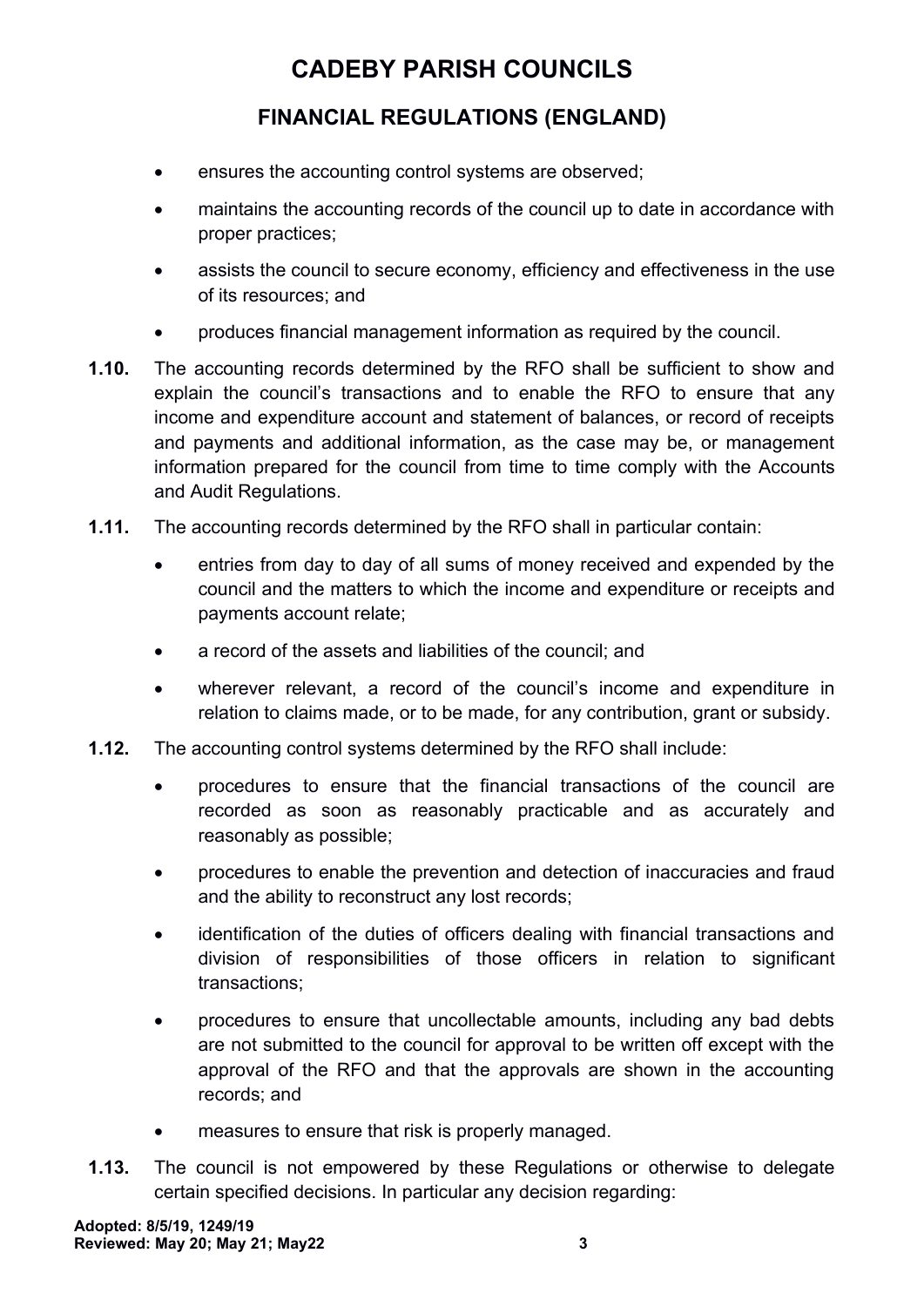### **FINANCIAL REGULATIONS (ENGLAND)**

- setting the final budget or the precept (council tax requirement);
- approving accounting statements;
- approving an annual governance statement;
- borrowing;
- writing off bad debts:
- declaring eligibility for the General Power of Competence; and
- addressing recommendations in any report from the internal or external auditors,

shall be a matter for the full council only.

- **1.14.** In addition the council must:
	- determine and keep under regular review the bank mandate for all council bank accounts;
	- approve any grant or a single commitment in excess of [£5,000]; and
	- in respect of the annual salary for any employee have regard to recommendations about annual salaries of employees made by the relevant committee in accordance with its terms of reference.
- **1.15.** In these financial regulations, references to the Accounts and Audit Regulations or 'the regulations' shall mean the regulations issued under the provisions of section 27 of the Audit Commission Act 1998, or any superseding legislation, and then in force unless otherwise specified.

In these financial regulations the term 'proper practice' or 'proper practices' shall refer to guidance issued in *Governance and Accountability for Local Councils - a Practitioners' Guide (England)* issued by the Joint Practitioners Advisory Group (JPAG), available from the websites of NALC and the Society for Local Council Clerks (SLCC).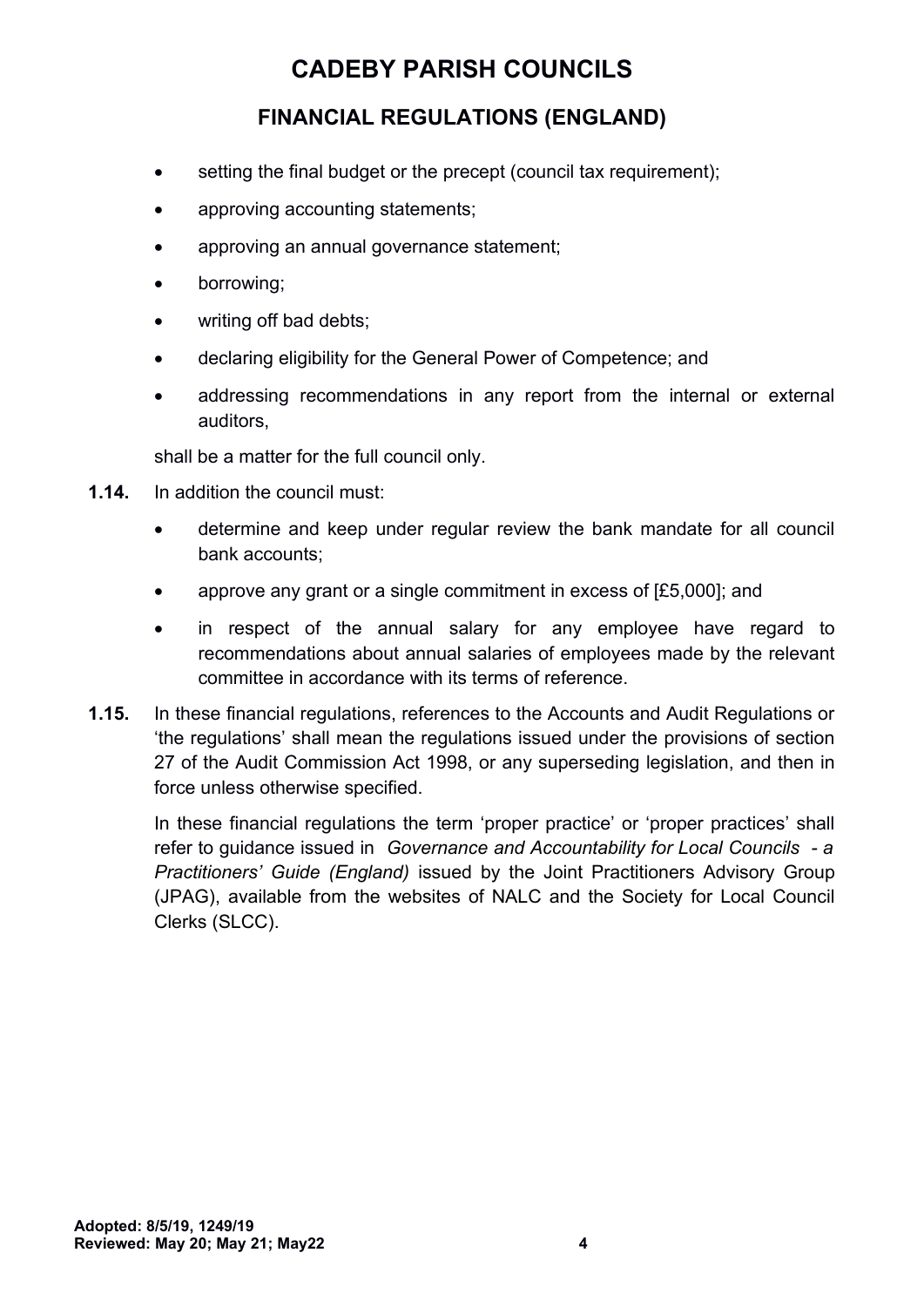### **FINANCIAL REGULATIONS (ENGLAND)**

#### <span id="page-4-0"></span>**2. ACCOUNTING AND AUDIT (INTERNAL AND EXTERNAL)**

- **2.1.** All accounting procedures and financial records of the council shall be determined by the RFO in accordance with the Accounts and Audit Regulations, appropriate guidance and proper practices.
- **2.2.** On a regular basis, at least once in each quarter, and at each financial year end, a member other than the Chairman shall be appointed to verify bank reconciliations (for all accounts) produced by the RFO. The member shall sign the reconciliations and the original bank statements as evidence of verification. This activity shall on conclusion be reported, including any exceptions, to and noted by the council.
- **2.3.** The RFO shall complete the annual statement of accounts, annual report, and any related documents of the council contained in the Annual Return (as specified in proper practices) as soon as practicable after the end of the financial year and having certified the accounts shall submit them and report thereon to the council within the timescales set by the Accounts and Audit Regulations.
- **2.4.** The council shall ensure that there is an adequate and effective system of internal audit of its accounting records, and of its system of internal control in accordance with proper practices. Any officer or member of the council shall make available such documents and records as appear to the council to be necessary for the purpose of the audit and shall, as directed by the council, supply the RFO, internal auditor, or external auditor with such information and explanation as the council considers necessary for that purpose.
- **2.5.** The internal auditor shall be appointed by and shall carry out the work in relation to internal controls required by the council in accordance with proper practices.
- **2.6.** The internal auditor shall:
	- be competent and independent of the financial operations of the council;
	- report to council in writing, or in person, on a regular basis with a minimum of one annual written report during each financial year;
	- to demonstrate competence, objectivity and independence, be free from any actual or perceived conflicts of interest, including those arising from family relationships; and
	- have no involvement in the financial decision making, management or control of the council.
- **2.7.** Internal or external auditors may not under any circumstances:
	- perform any operational duties for the council;
	- initiate or approve accounting transactions; or
	- direct the activities of any council employee, except to the extent that such employees have been appropriately assigned to assist the internal auditor.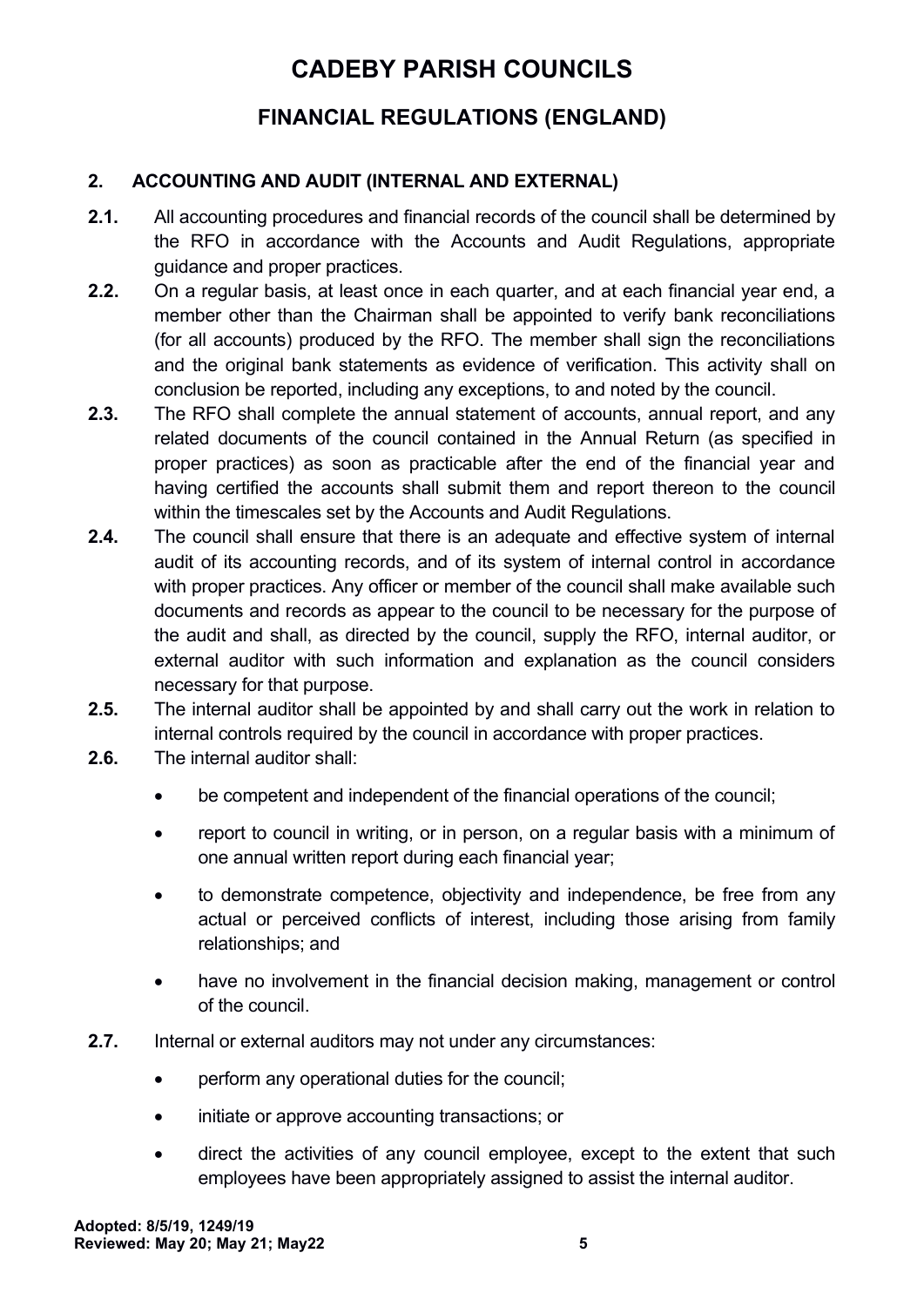## **FINANCIAL REGULATIONS (ENGLAND)**

- **2.8.** For the avoidance of doubt, in relation to internal audit the terms 'independent' and 'independence' shall have the same meaning as is described in proper practices.
- **2.9.** The RFO shall make arrangements for the exercise of electors' rights in relation to the accounts including the opportunity to inspect the accounts, books, and vouchers and display or publish any notices and statements of account required by Audit Commission Act 1998, or any superseding legislation, and the Accounts and Audit Regulations.
- **2.10.** The RFO shall, without undue delay, bring to the attention of all councillors any correspondence or report from internal or external auditors.

#### <span id="page-5-0"></span>**3. ANNUAL BUDGET; FORWARD PLANNING; BUDGETARY CONTROL AND AUTHORITY TO SPEND**

- **3.1.** The RFO must each year, by no later than December, prepare detailed estimates of all receipts and payments including the use of reserves and all sources of funding for the following financial year in the form of a budget to be considered by the council.
- **3.2.** The council shall consider annual budget proposals in relation to the council's three year forecast of revenue and capital receipts and payments including recommendations for the use of reserves and sources of funding and update the forecast accordingly.
- **3.3.** The council shall fix the precept (council tax requirement), and relevant basic amount of council tax to be levied for the ensuing financial year not later than by the end of January each year. The RFO shall issue the precept to the billing authority and shall supply each member with a copy of the approved annual budget.
- **3.4.** The approved annual budget shall form the basis of financial control for the ensuing year.
- **3.5.** Expenditure on revenue items may be authorised up to the amounts included for that class of expenditure in the approved budget. This authority is to be determined by:
	- the council for all items over £500;
	- the Clerk, in conjunction with Chairman of Council or Chairman of the appropriate committee, for any items below £500.

Such authority is to be evidenced by a minute or by an authorisation slip duly signed by the Clerk, and where necessary also by the appropriate Chairman.

Contracts may not be disaggregated to avoid controls imposed by these regulations.

**3.6.** No expenditure may be authorised that will exceed the amount provided in the revenue budget for that class of expenditure other than by resolution of the council, or duly delegated committee. During the budget year and with the approval of council having considered fully the implications for public services, unspent and available amounts may be moved to other budget headings or to an earmarked reserve as appropriate ('virement').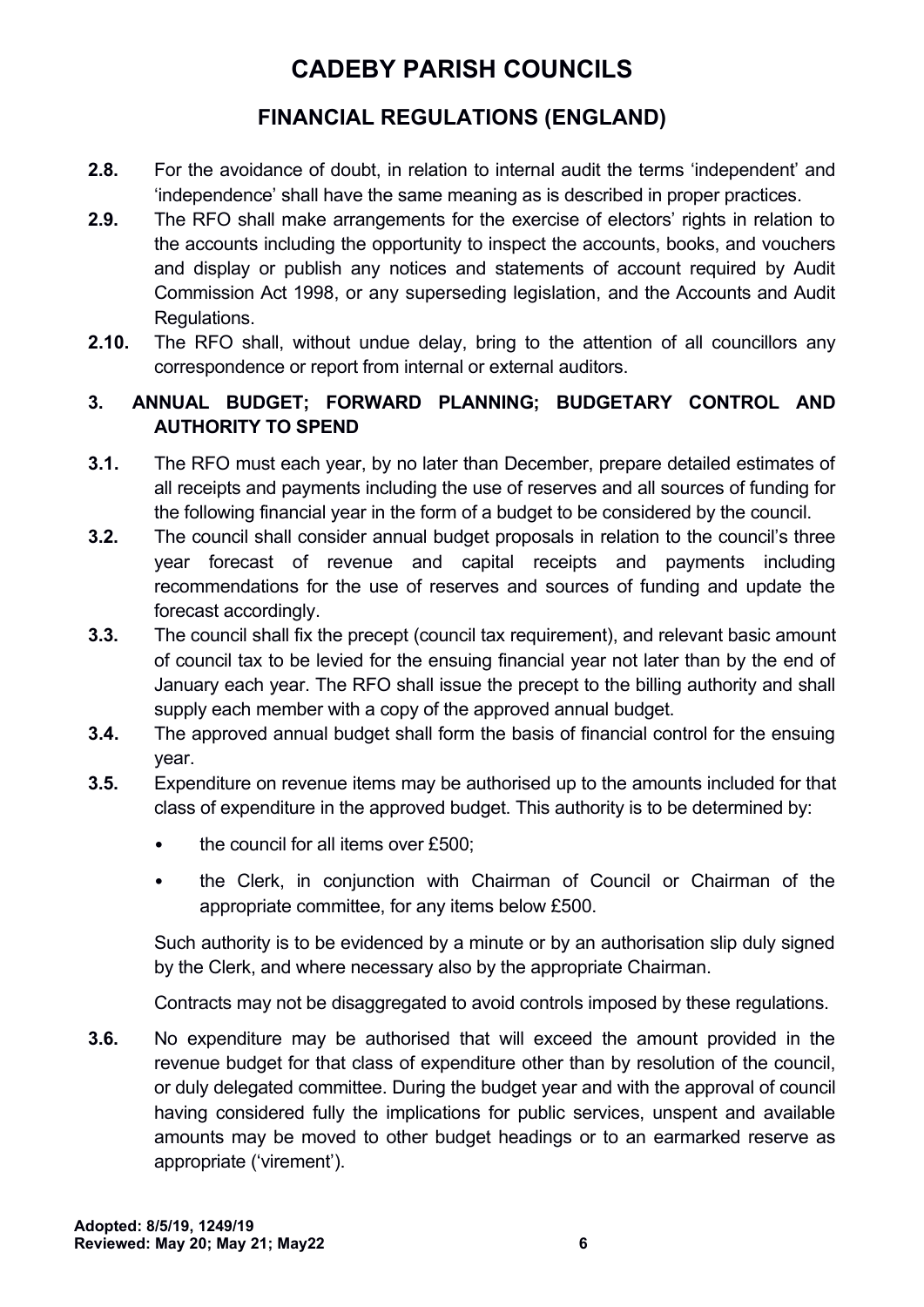## **FINANCIAL REGULATIONS (ENGLAND)**

- **3.7.** Unspent provisions in the revenue or capital budgets for completed projects shall not be carried forward to a subsequent year.
- **3.8.** The salary budgets are to be reviewed at least annually in December for the following financial year and such review shall be evidenced by a hard copy schedule signed by the Clerk and the Chairman of Council or relevant committee. The RFO will inform committees of any changes impacting on their budget requirement for the coming year in good time.
- **3.9.** In cases of extreme risk to the delivery of council services, the clerk may authorise revenue expenditure on behalf of the council which in the clerk's judgement it is necessary to carry out. Such expenditure includes repair, replacement or other work, whether or not there is any budgetary provision for the expenditure, subject to a limit of £500. The Clerk shall report such action to the chairman as soon as possible and to the council as soon as practicable thereafter.
- **3.10.** No expenditure shall be authorised in relation to any capital project and no contract entered into or tender accepted involving capital expenditure unless the council is satisfied that the necessary funds are available and the requisite borrowing approval has been obtained.
- **3.11.** All capital works shall be administered in accordance with the council's standing orders and financial regulations relating to contracts.
- **3.12.** The RFO shall regularly provide the council with a statement of receipts and payments to date under each head of the budgets, comparing actual expenditure to the appropriate date against that planned as shown in the budget. These statements are to be prepared at least at the end of each financial quarter and shall show explanations of material variances. For this purpose "material" shall be in excess of £100 or 15% of the budget.
- **3.13.** Changes in earmarked reserves shall be approved by council as part of the budgetary control process.

### <span id="page-6-0"></span>**4. BANKING ARRANGEMENTS AND AUTHORISATION OF PAYMENTS**

- **4.1.** The council's banking arrangements, including the bank mandate, shall be made by the RFO and approved by the council; banking arrangements may not be delegated to a committee. They shall be regularly reviewed for safety and efficiency.
- **4.2.** The RFO shall prepare a schedule of payments requiring authorisation, forming part of the Agenda for the Meeting and, together with the relevant invoices, present the schedule to council. The council shall review the schedule for compliance and, having satisfied itself shall authorise payment by a resolution of the council. The approved schedule shall be ruled off and initialled by the Chairman of the Meeting. A detailed list of all payments shall be disclosed within or as an attachment to the minutes of the meeting at which payment was authorised. Personal payments (including salaries, wages, expenses and any payment made in relation to the termination of a contract of employment) may be summarised to remove public access to any personal information.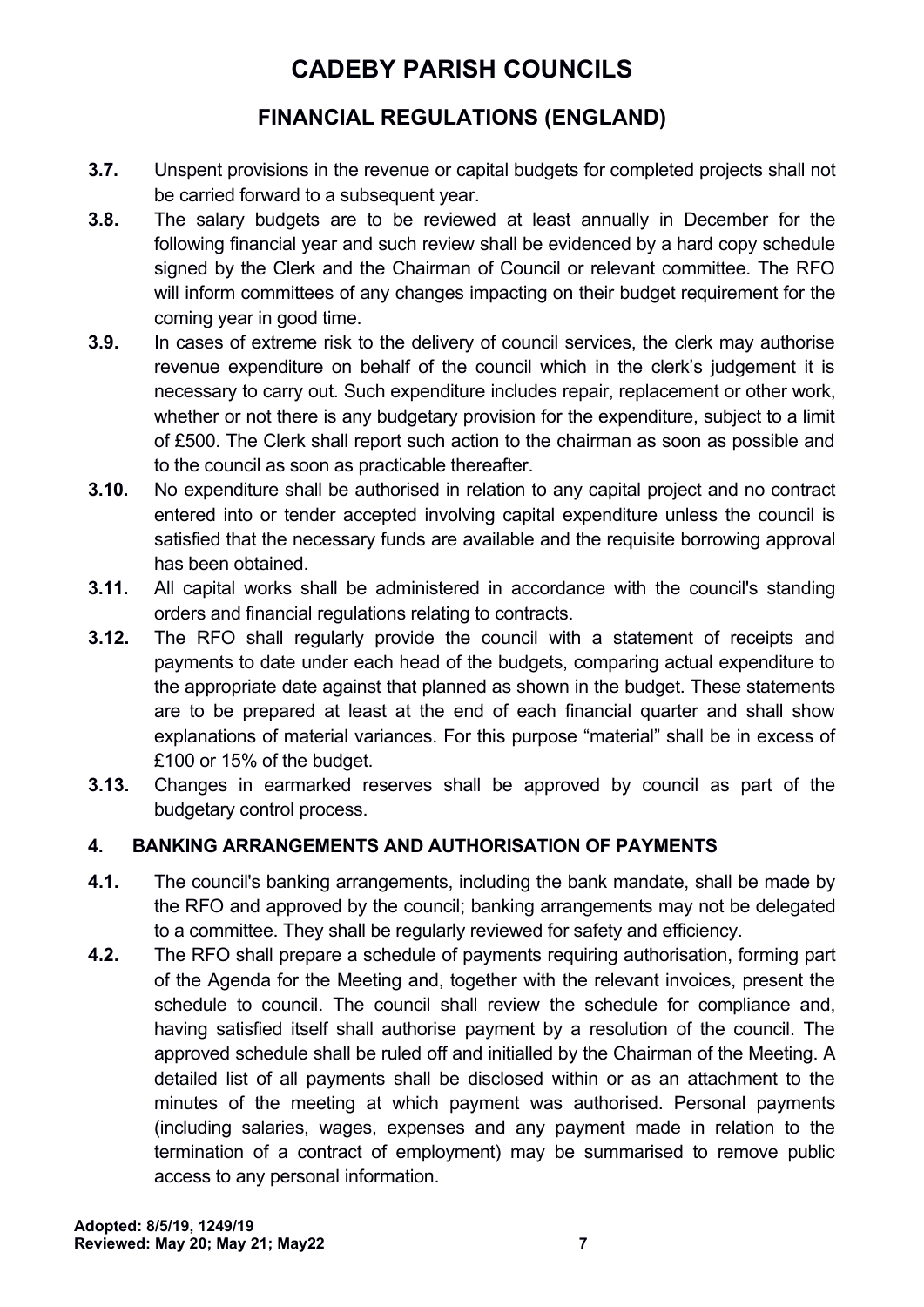- **4.3.** All invoices for payment shall be examined, verified and certified by the RFO to confirm that the work, goods or services to which each invoice relates has been received, carried out, examined and represents expenditure previously approved by the council.
- **4.4.** The RFO shall examine invoices for arithmetical accuracy and analyse them to the appropriate expenditure heading. The RFO shall take all steps to pay all invoices submitted, and which are in order, at the next available council meeting.
- **4.5.** The Clerk and RFO shall have delegated authority to authorise the payment of items only in the following circumstances:
	- a) If a payment is necessary to avoid a charge to interest under the Late Payment of Commercial Debts (Interest) Act 1998, and the due date for payment is before the next scheduled Meeting of council, where the Clerk and RFO certify that there is no dispute or other reason to delay payment, provided that a list of such payments shall be submitted to the next appropriate meeting of council An expenditure item authorised under 5.6 below (continuing contracts and obligations) provided that a list of such payments shall be submitted to the next appropriate meeting of council; or
	- b) fund transfers within the councils banking arrangements up to the sum of £2,000, provided that a list of such payments shall be submitted to the next appropriate meeting of council.
- **4.6.** For each financial year the Clerk and RFO shall draw up a list of due payments which arise on a regular basis as the result of a continuing contract, statutory duty, or obligation (such as but not exclusively) Salaries, PAYE and NI, Superannuation Fund and regular maintenance contracts and the like for which council, may authorise payment for the year provided that the requirements of regulation 4.1 (Budgetary Controls) are adhered to, provided also that a list of such payments shall be submitted to the next appropriate meeting of council.
- **4.7.** A record of regular payments made under 5.6 above shall be drawn up and be signed by two members on each and every occasion when payment is authorised thus controlling the risk of duplicated payments being authorised and / or made.
- **4.8.** In respect of grants a duly authorised committee shall approve expenditure within any limits set by council and in accordance with any policy statement approved by council. Any Revenue or Capital Grant in excess of £5,000 shall before payment, be subject to ratification by resolution of the council.
- **4.9.** Members are subject to the Code of Conduct that has been adopted by the council and shall comply with the Code and Standing Orders when a decision to authorise or instruct payment is made in respect of a matter in which they have a disclosable pecuniary or other interest, unless a dispensation has been granted.
- **4.10.** The council will aim to rotate the duties of members in these Regulations so that onerous duties are shared out as evenly as possible over time.
- **4.11.** Any changes in the recorded details of suppliers, such as bank account records, shall be approved in writing by a Member.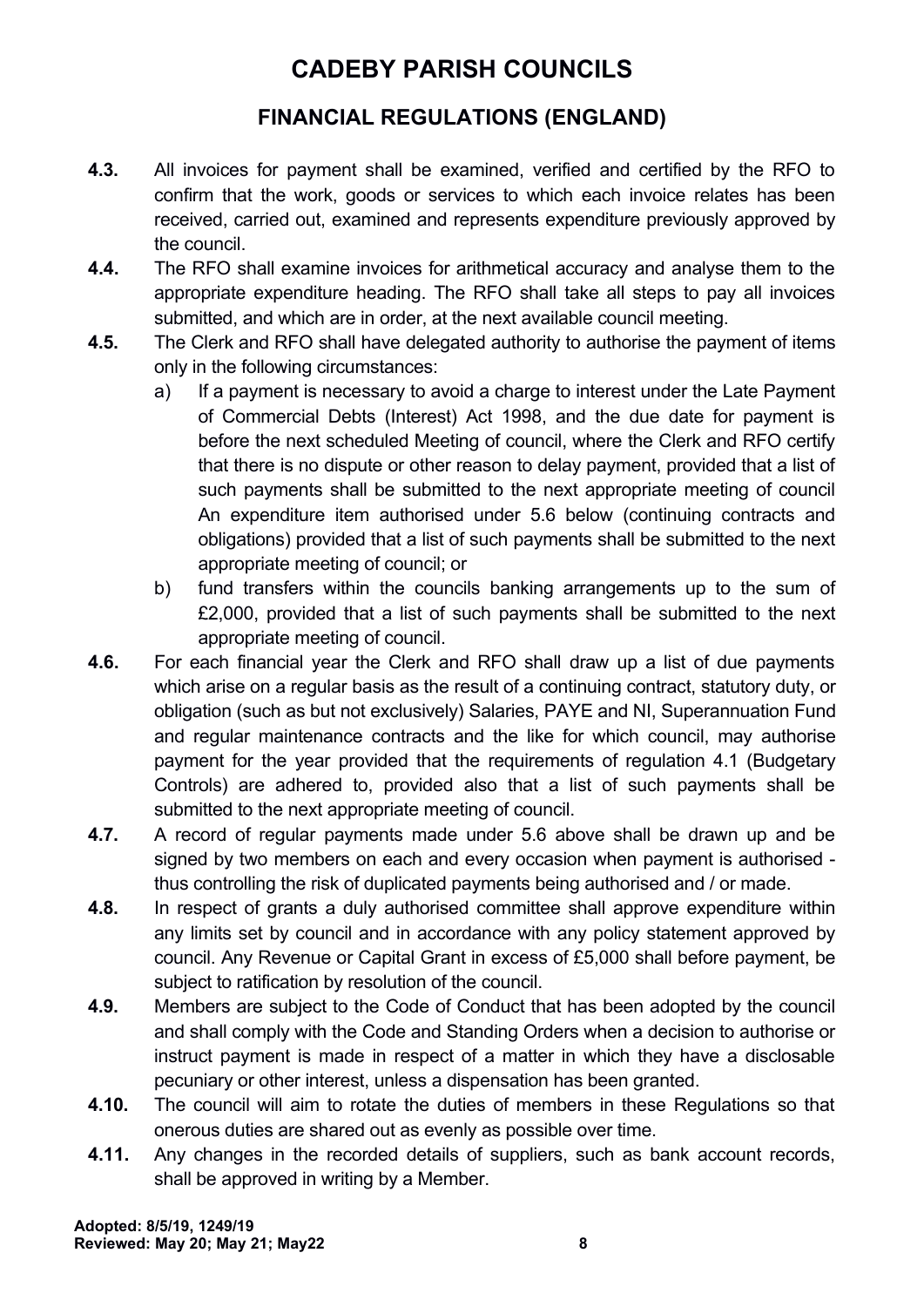### **FINANCIAL REGULATIONS (ENGLAND)**

#### <span id="page-8-0"></span>**5. INSTRUCTIONS FOR THE MAKING OF PAYMENTS**

- **5.1.** The council will make safe and efficient arrangements for the making of its payments.
- **5.2.** Following authorisation under Financial Regulation 5 above, the council, a duly delegated committee or, if so delegated, the Clerk or RFO shall give instruction that a payment shall be made.
- **5.3.** All payments shall be effected by cheque or other instructions to the council's bankers, or otherwise, in accordance with a resolution of council or duly delegated committee.
- **5.4.** Cheques or orders for payment drawn on the bank account in accordance with the schedule as presented to council or committee shall be signed by two members of council, in accordance with a resolution instructing that payment. A member who is a bank signatory, having a connection by virtue of family or business relationships with the beneficiary of a payment, should not, under normal circumstances, be a signatory to the payment in question.
- **5.5.** To indicate agreement of the details shown on the cheque or order for payment with the counterfoil and the invoice or similar documentation, the signatories shall each also initial the payment counterfoil.
- **5.6.** Cheques or orders for payment shall not normally be presented for signature other than at a council or committee meeting (including immediately before or after such a meeting). Any signatures obtained away from such meetings shall be reported to the council at the next convenient meeting.
- **5.7.** If thought appropriate by the council, payment for utility supplies (energy, telephone and water) and any National Non-Domestic Rates may be made by variable direct debit provided that the instructions are signed by two members and any payments are reported to council as made. The approval of the use of a variable direct debit shall be renewed by resolution of the council at least every two years.
- **5.8.** If thought appropriate by the council, payment for certain items (principally salaries) may be made by banker's standing order provided that the instructions are signed, or otherwise evidenced by two members are retained and any payments are reported to council as made. The approval of the use of a banker's standing order shall be renewed by resolution of the council at least every two years.
- **5.9.** If thought appropriate by the council, payment for certain items may be made by BACS or CHAPS methods provided that the instructions for each payment are signed, or otherwise evidenced, by two authorised bank signatories, are retained and any payments are reported to council as made. The approval of the use of BACS or CHAPS shall be renewed by resolution of the council at least every two years.
- **5.10.** If thought appropriate by the council payment for certain items may be made by internet banking transfer provided evidence is retained showing which members approved the payment.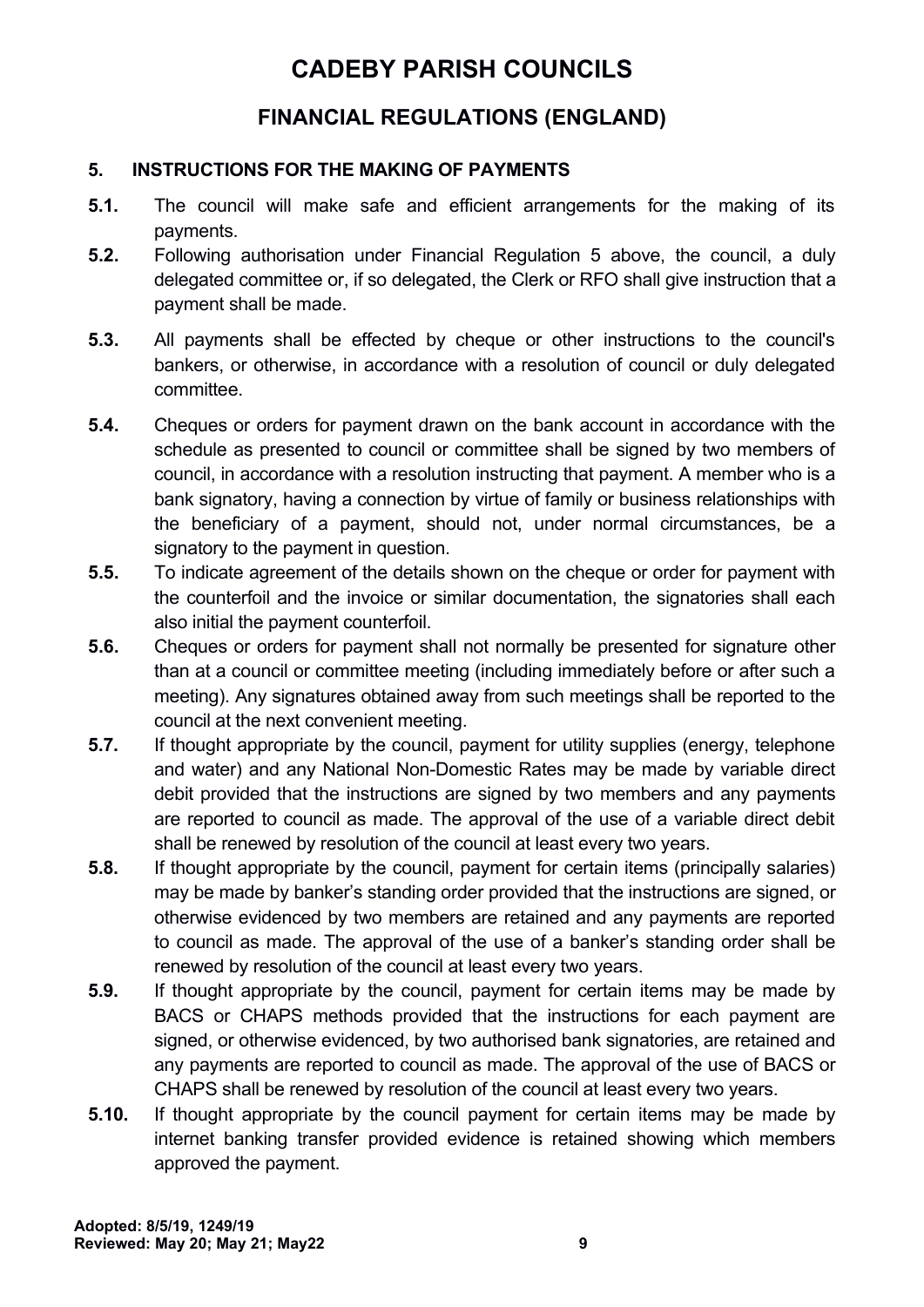- **5.11.** Where a computer requires use of a personal identification number (PIN) or other password(s), for access to the council's records on that computer, a note shall be made of the PIN and Passwords and shall be handed to and retained by the Chairman of Council in a sealed dated envelope. This envelope may not be opened other than in the presence of two other councillors. After the envelope has been opened, in any circumstances, the PIN and / or passwords shall be changed as soon as practicable. The fact that the sealed envelope has been opened, in whatever circumstances, shall be reported to all members immediately and formally to the next available meeting of the council. This will not be required for a member's personal computer used only for remote authorisation of bank payments.
- **5.12.** No employee or councillor shall disclose any PIN or password, relevant to the working of the council or its bank accounts, to any person not authorised in writing by the council or a duly delegated committee.
- **5.13.** Regular back-up copies of the records on any computer shall be made and shall be stored securely away from the computer in question, and preferably off site.
- **5.14.** The council, and any members using computers for the council's financial business, shall ensure that anti-virus, anti-spyware and firewall software with automatic updates, together with a high level of security, is used.
- **5.15.** Where internet banking arrangements are made with any bank, the Clerk [RFO] shall be appointed as the Service Administrator. The bank mandate approved by the council shall identify a number of councillors who will be authorised to approve transactions on those accounts. The bank mandate will state clearly the amounts of payments that can be instructed by the use of the Service Administrator alone, or by the Service Administrator with a stated number of approvals.
- **5.16.** Access to any internet banking accounts will be directly to the access page (which may be saved under "favourites"), and not through a search engine or e-mail link. Remembered or saved passwords facilities must not be used on any computer used for council banking work. Breach of this Regulation will be treated as a very serious matter under these regulations.
- **5.17.** Changes to account details for suppliers, which are used for internet banking may only be changed on written hard copy notification by the supplier and supported by hard copy authority for change signed by the RFO and a member. A programme of regular checks of standing data with suppliers will be followed.
- **5.18.** ny Debit Card issued for use will be specifically restricted to the Clerk and the RFO and will also be restricted to a single transaction maximum value of £500 unless authorised by council or finance committee in writing before any order is placed.
- **5.19.** A pre-paid debit card may be issued to employees with varying limits. These limits will be set by the council. Transactions and purchases made will be reported to the council and authority for topping-up shall be at the discretion of the council.
- **5.20.** Any corporate credit card or trade card account opened by the council will be specifically restricted to use by the Clerk and RFO and shall be subject to automatic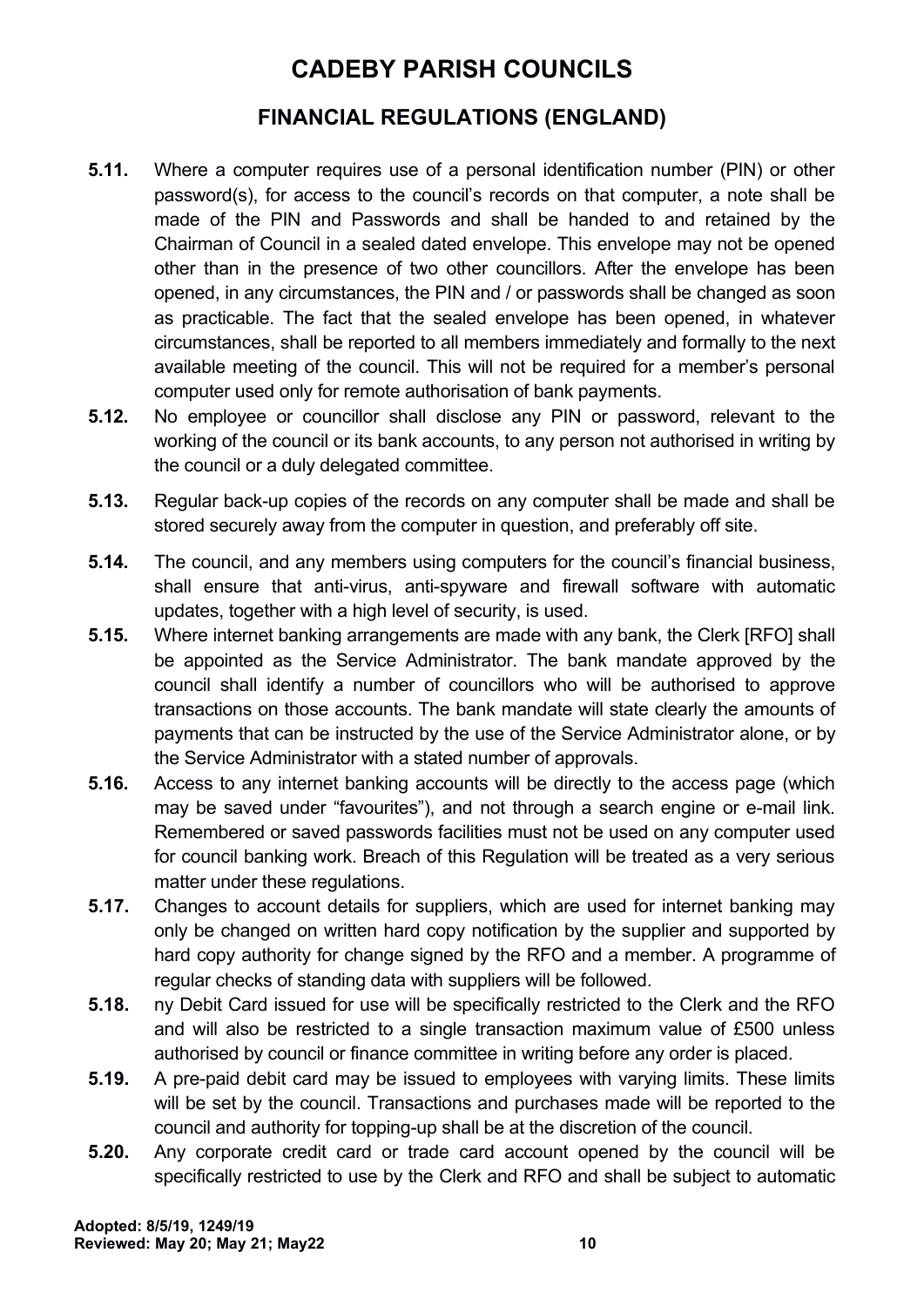### **FINANCIAL REGULATIONS (ENGLAND)**

payment in full at each month-end. Personal credit or debit cards of members or staff shall not be used under any circumstances.

**5.21.** The council will not maintain any form of cash float. All cash received must be banked intact. Any payments made in cash by the Clerk or RFO, for example for postage or minor stationery items shall be refunded on a regular basis, at least quarterly.

#### <span id="page-10-0"></span>**6. PAYMENT OF SALARIES**

- **6.1.** As an employer, the council shall make arrangements to meet fully the statutory requirements placed on all employers by PAYE and National Insurance legislation. The payment of all salaries shall be made in accordance with payroll records and the rules of PAYE and National Insurance currently operating, and salary rates shall be as agreed by council.
- **6.2.** Payment of salaries and payment of deductions from salary such as may be required to be made for tax, national insurance and pension contributions, or similar statutory or discretionary deductions must be made in accordance with the payroll records and on the appropriate dates stipulated in employment contracts, provided that each payment is reported to the next available council meeting, as set out in these regulations above.
- **6.3.** No changes shall be made to any employee's pay, emoluments, or terms and conditions of employment without the prior consent of the council.
- **6.4.** Each and every payment to employees of net salary and to the appropriate creditor of the statutory and discretionary deductions shall be recorded in a separate confidential record (confidential cash book). This confidential record is not open to inspection or review (under the Freedom of Information Act 2000 or otherwise) other than:
	- a) by any councillor who can demonstrate a need to know;
	- b) by the internal auditor;
	- c) by the external auditor; or
	- d) by any person authorised under Audit Commission Act 1998, or any superseding legislation.
- **6.5.** The total of such payments in each calendar month shall be reported with all other payments as made as may be required under these Financial Regulations, to ensure that only payments due for the period have actually been paid.
- **6.6.** An effective system of personal performance management should be maintained for the senior officers.
- **6.7.** Any termination payments shall be supported by a clear business case and reported to the council. Termination payments shall only be authorised by council.
- **6.8.** Before employing interim staff the council must consider a full business case.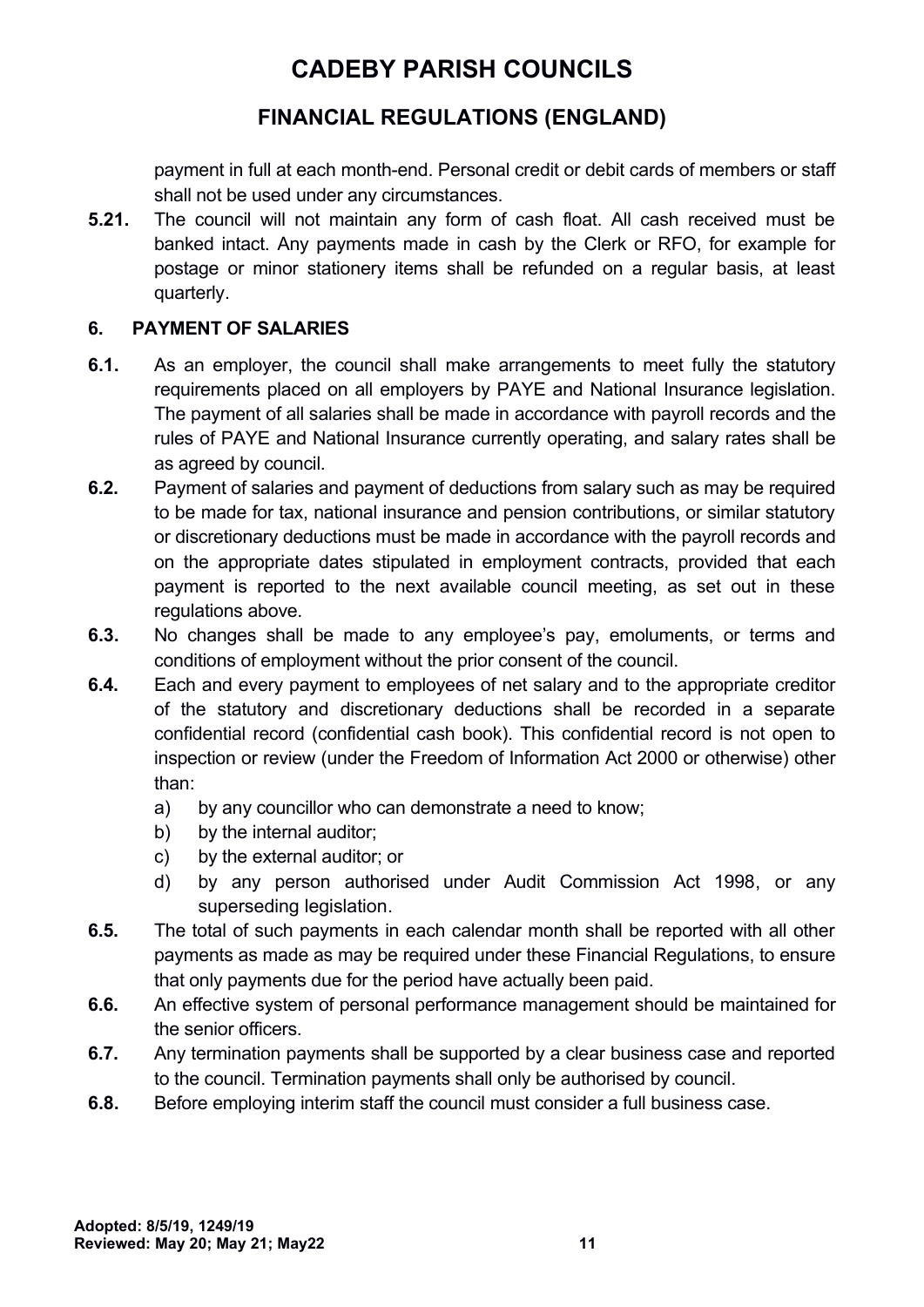### **FINANCIAL REGULATIONS (ENGLAND)**

#### <span id="page-11-1"></span>**7. LOANS AND INVESTMENTS**

- **7.1.** All borrowings shall be effected in the name of the council, after obtaining any necessary borrowing approval. Any application for borrowing approval shall be approved by Council as to terms and purpose. The application for borrowing approval, and subsequent arrangements for the loan shall only be approved by full council.
- **7.2.** Any financial arrangement which does not require formal borrowing approval from the Secretary of State/Welsh Assembly Government (such as Hire Purchase or Leasing of tangible assets) shall be subject to approval by the full council. In each case a report in writing shall be provided to council in respect of value for money for the proposed transaction.
- **7.3.** The council will arrange with the council's banks and investment providers for the sending of a copy of each statement of account to the Chairman of the council at the same time as one is issued to the Clerk or RFO.
- **7.4.** All loans and investments shall be negotiated in the name of the council and shall be for a set period in accordance with council policy.
- **7.5.** The council shall consider the need for an Investment Strategy and Policy which, if drawn up, shall be in accordance with relevant regulations, proper practices and guidance. Any Strategy and Policy shall be reviewed by the council at least annually.
- **7.6.** All investments of money under the control of the council shall be in the name of the council.
- **7.7.** All investment certificates and other documents relating thereto shall be retained in the custody of the RFO.
- **7.8.** Payments in respect of short term or long term investments, including transfers between bank accounts held in the same bank, or branch, shall be made in accordance with Regulation 5 (Authorisation of payments) and Regulation 6 (Instructions for payments).

#### <span id="page-11-0"></span>**8. INCOME**

- **8.1.** The collection of all sums due to the council shall be the responsibility of and under the supervision of the RFO.
- **8.2.** Particulars of all charges to be made for work done, services rendered or goods supplied shall be agreed annually by the council, notified to the RFO and the RFO shall be responsible for the collection of all accounts due to the council.
- **8.3.** The council will review all fees and charges at least annually, following a report of the Clerk.
- **8.4.** Any sums found to be irrecoverable and any bad debts shall be reported to the council and shall be written off in the year.
- **8.5.** All sums received on behalf of the council shall be banked intact as directed by the RFO. In all cases, all receipts shall be deposited with the council's bankers with such frequency as the RFO considers necessary.
- **8.6.** The origin of each receipt shall be entered on the paying-in slip.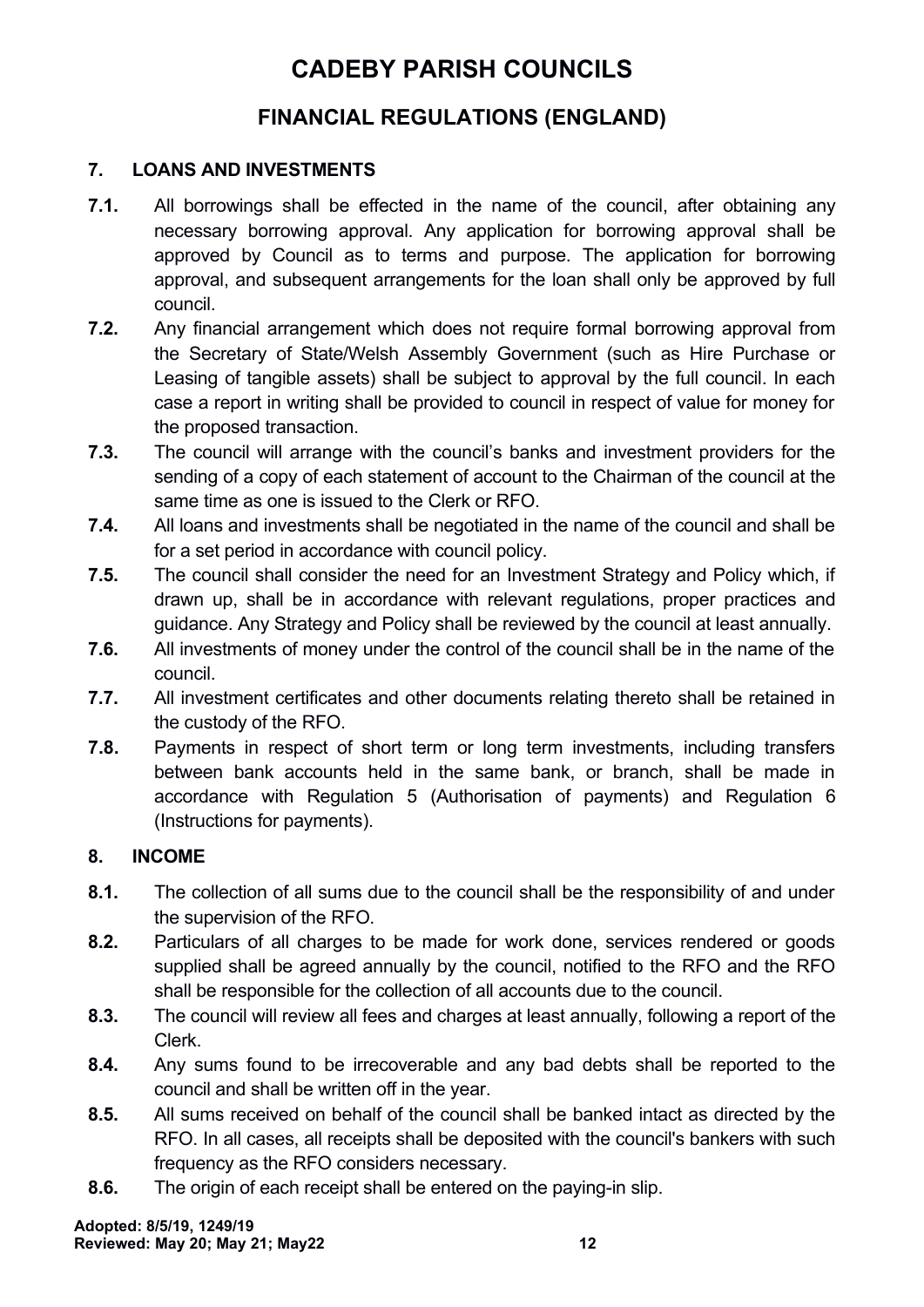## **FINANCIAL REGULATIONS (ENGLAND)**

- **8.7.** Personal cheques shall not be cashed out of money held on behalf of the council.
- **8.8.** The RFO shall promptly complete any VAT Return that is required. Any repayment claim due in accordance with VAT Act 1994 section 33 shall be made at least annually coinciding with the financial year end.
- **8.9.** Where any significant sums of cash are regularly received by the council, the RFO shall take such steps as are agreed by the council to ensure that more than one person is present when the cash is counted in the first instance, that there is a reconciliation to some form of control such as ticket issues, and that appropriate care is taken in the security and safety of individuals banking such cash.

#### <span id="page-12-1"></span>**9. ORDERS FOR WORK, GOODS AND SERVICES**

- **9.1.** An official order or letter shall be issued for all work, goods and services unless a formal contract is to be prepared or an official order would be inappropriate. Copies of orders shall be retained.
- **9.2.** Order books shall be controlled by the RFO.
- **9.3.** All members and officers are responsible for obtaining value for money at all times. An officer issuing an official order shall ensure as far as reasonable and practicable that the best available terms are obtained in respect of each transaction, usually by obtaining three or more quotations or estimates from appropriate suppliers, subject to any *de minimis* provisions in Regulation 11.1 below.
- **9.4.** A member may not issue an official order or make any contract on behalf of the council.
- **9.5.** The RFO shall verify the lawful nature of any proposed purchase before the issue of any order, and in the case of new or infrequent purchases or payments, the RFO shall ensure that the statutory authority shall be reported to the meeting at which the order is approved so that the minutes can record the power being used.

### <span id="page-12-0"></span>**10. CONTRACTS**

- **10.1.** Procedures as to contracts are laid down as follows:
	- a. Every contract shall comply with these financial regulations, and no exceptions shall be made otherwise than in an emergency provided that this regulation need not apply to contracts which relate to items (i) to (vi) below:
		- i. for the supply of gas, electricity, water, sewerage and telephone services;
		- ii. for specialist services such as are provided by solicitors, accountants, surveyors and planning consultants;
		- iii. for work to be executed or goods or materials to be supplied which consist of repairs to or parts for existing machinery or equipment or plant;
		- iv. for work to be executed or goods or materials to be supplied which constitute an extension of an existing contract by the council;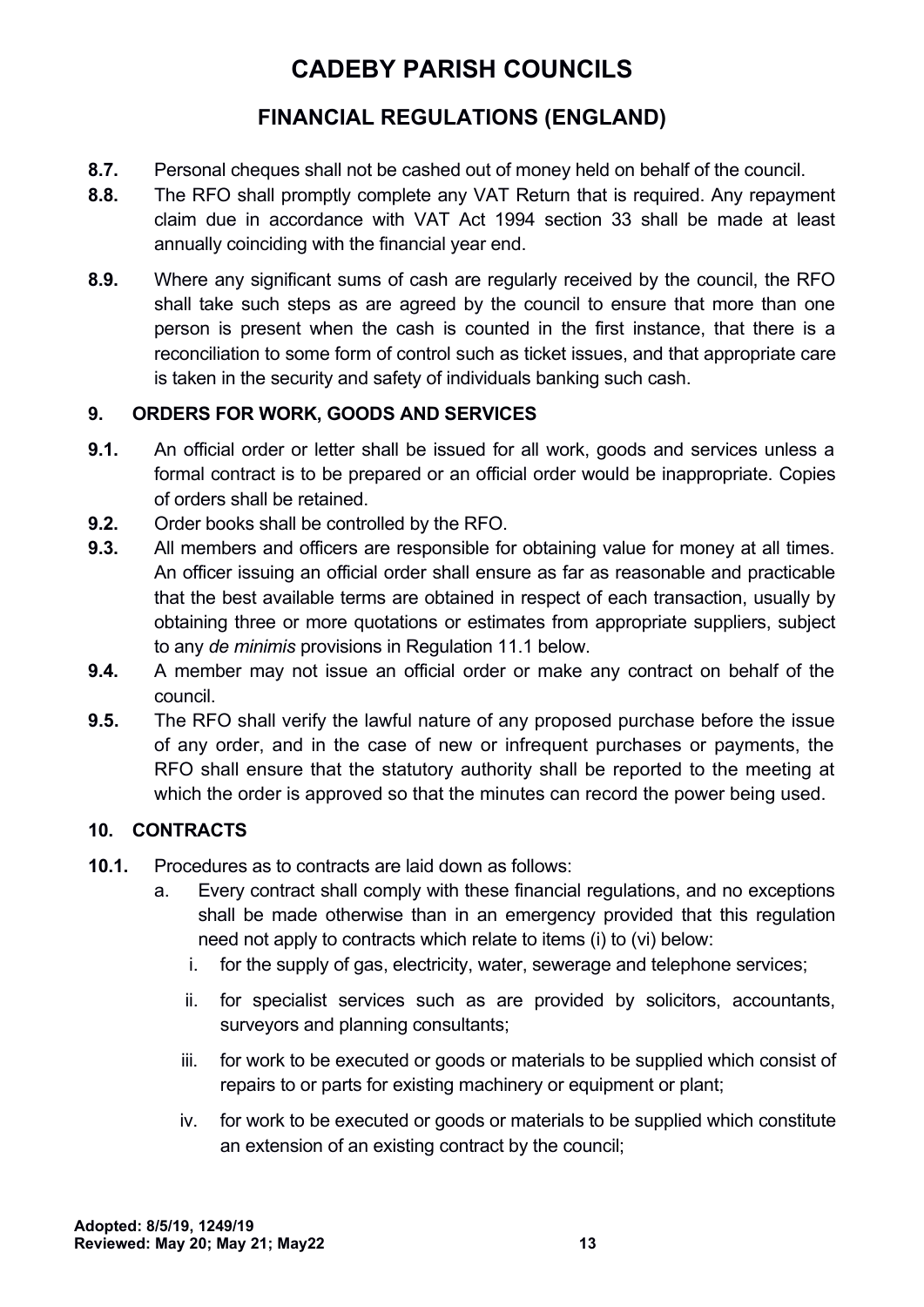- v. for additional audit work of the external auditor up to an estimated value of £500 (in excess of this sum the Clerk and RFO shall act after consultation with the Chairman and Vice Chairman of council); and
- vi. for goods or materials proposed to be purchased which are proprietary articles and / or are only sold at a fixed price.
- b. Where the council intends to procure or award a public supply contract, public service contract or public works contract as defined by The Public Contracts Regulations 2015 ("the Regulations") which is valued at £25,000 or more, the council shall comply with the relevant requirements of the Regulations.
- c. The full requirements of The Regulations, as applicable, shall be followed in respect of the tendering and award of a public supply contract, public service contract or public works contract which exceed thresholds in The Regulations set by the Public Contracts Directive 2014/24/EU (which may change from time to time).
- d. When applications are made to waive financial regulations relating to contracts to enable a price to be negotiated without competition the reason shall be embodied in a recommendation to the council.
- e. Such invitation to tender shall state the general nature of the intended contract and the Clerk shall obtain the necessary technical assistance to prepare a specification in appropriate cases. The invitation shall in addition state that tenders must be addressed to the Clerk in the ordinary course of post. Each tendering firm shall be supplied with a specifically marked envelope in which the tender is to be sealed and remain sealed until the prescribed date for opening tenders for that contract.
- f. All sealed tenders shall be opened at the same time on the prescribed date by the Clerk in the presence of at least one member of council.
- g. Any invitation to tender issued under this regulation shall be subject to Standing Orders 19, and shall refer to the terms of the Bribery Act 2010.
- h. When it is to enter into a contract of less than £25,000 in value for the supply of goods or materials or for the execution of works or specialist services other than such goods, materials, works or specialist services as are excepted as set out in paragraph (a) the Clerk or RFO shall obtain 3 quotations (priced descriptions of the proposed supply); where the value is below £3,000 and above £100 the Clerk or RFO shall strive to obtain 3 estimates. Otherwise, Regulation 10.3 above shall apply.
	- i. The council shall not be obliged to accept the lowest or any tender, quote or estimate.
	- j. Should it occur that the council, or duly delegated committee, does not accept any tender, quote or estimate, the work is not allocated and the council requires further pricing, provided that the specification does not change, no person shall be permitted to submit a later tender, estimate or quote who was present when the original decision making process was being undertaken.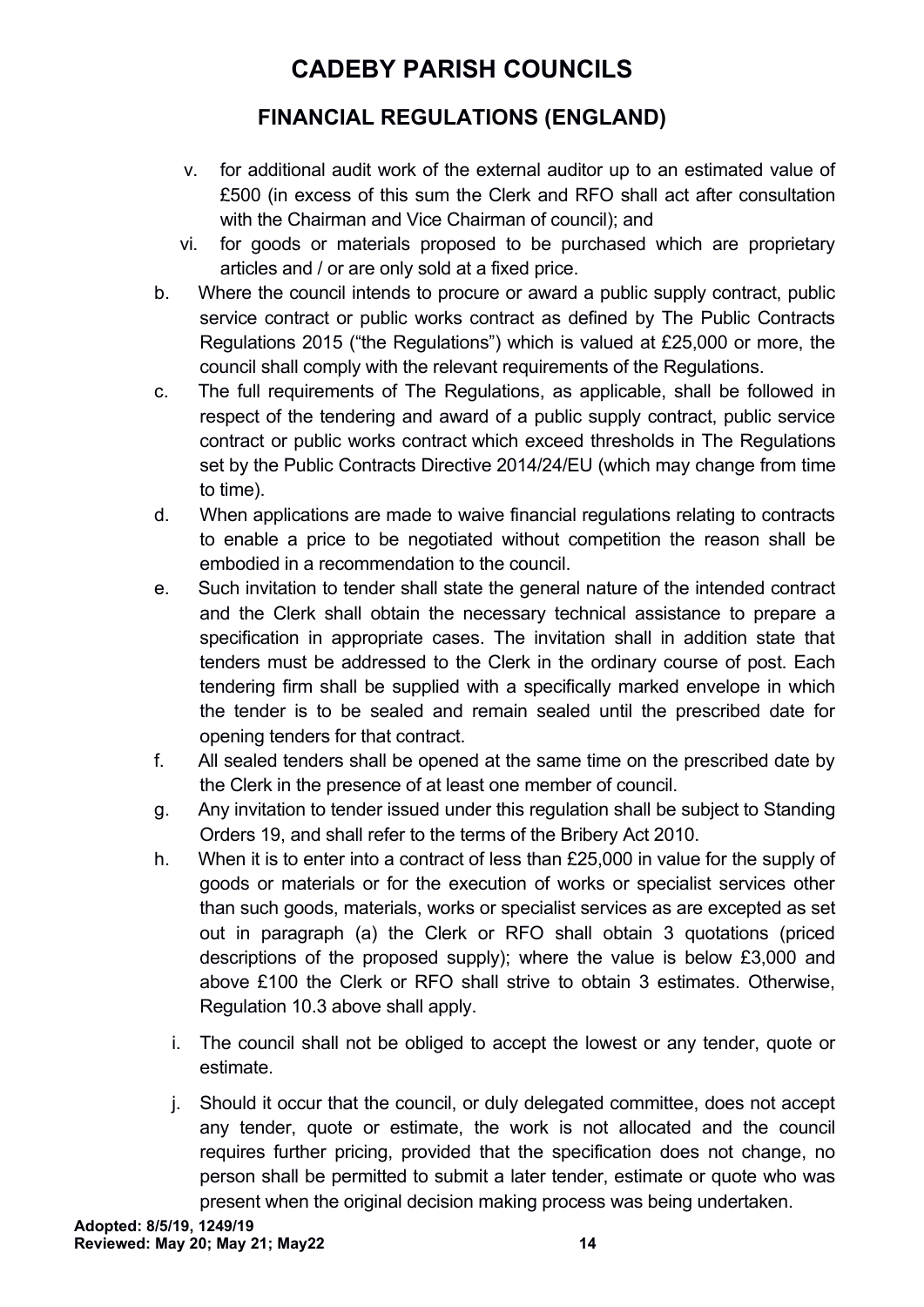### **FINANCIAL REGULATIONS (ENGLAND)**

#### <span id="page-14-1"></span>**11. ASSETS, PROPERTIES AND ESTATES**

- **11.1.** The Clerk shall make appropriate arrangements for the custody of all title deeds and Land Registry Certificates of properties held by the council. The RFO shall ensure a record is maintained of all properties held by the council, recording the location, extent, plan, reference, purchase details, nature of the interest, tenancies granted, rents payable and purpose for which held in accordance with Accounts and Audit Regulations.
- **11.2.** No tangible moveable property shall be purchased or otherwise acquired, sold, leased or otherwise disposed of, without the authority of the council, together with any other consents required by law, save where the estimated value of any one item of tangible movable property does not exceed [£250].
- **11.3.** No real property (interests in land) shall be sold, leased or otherwise disposed of without the authority of the council, together with any other consents required by law. In each case a report in writing shall be provided to council in respect of valuation and surveyed condition of the property (including matters such as planning permissions and covenants) together with a proper business case (including an adequate level of consultation with the electorate).
- **11.4.** No real property (interests in land) shall be purchased or acquired without the authority of the full council. In each case a report in writing shall be provided to council in respect of valuation and surveyed condition of the property (including matters such as planning permissions and covenants) together with a proper business case (including an adequate level of consultation with the electorate).
- **11.5.** Subject only to the limit set in Regulation 14.2 above, no tangible moveable property shall be purchased or acquired without the authority of the full council. In each case a report in writing shall be provided to council with a full business case.
- **11.6.** The RFO shall ensure that an appropriate and accurate Register of Assets and Investments is kept up to date. The continued existence of tangible assets shown in the Register shall be verified at least annually, possibly in conjunction with a health and safety inspection of assets.

#### <span id="page-14-0"></span>**12. INSURANCE**

- **12.1.** Following the annual risk assessment (per Regulation 17), the RFO shall effect all insurances and negotiate all claims on the council's insurers.
- **12.2.** The RFO shall keep a record of all insurances effected by the council and the property and risks covered thereby and annually review it.
- **12.3.** The RFO shall be notified of any loss liability or damage or of any event likely to lead to a claim, and shall report these to council at the next available meeting.
- **12.4.** All appropriate members and employees of the council shall be included in a suitable form of security or fidelity guarantee insurance which shall cover the maximum risk exposure as determined [annually] by the council, or duly delegated committee.

**Adopted: 8/5/19, 1249/19 Reviewed: May 20; May 21; May22 15**